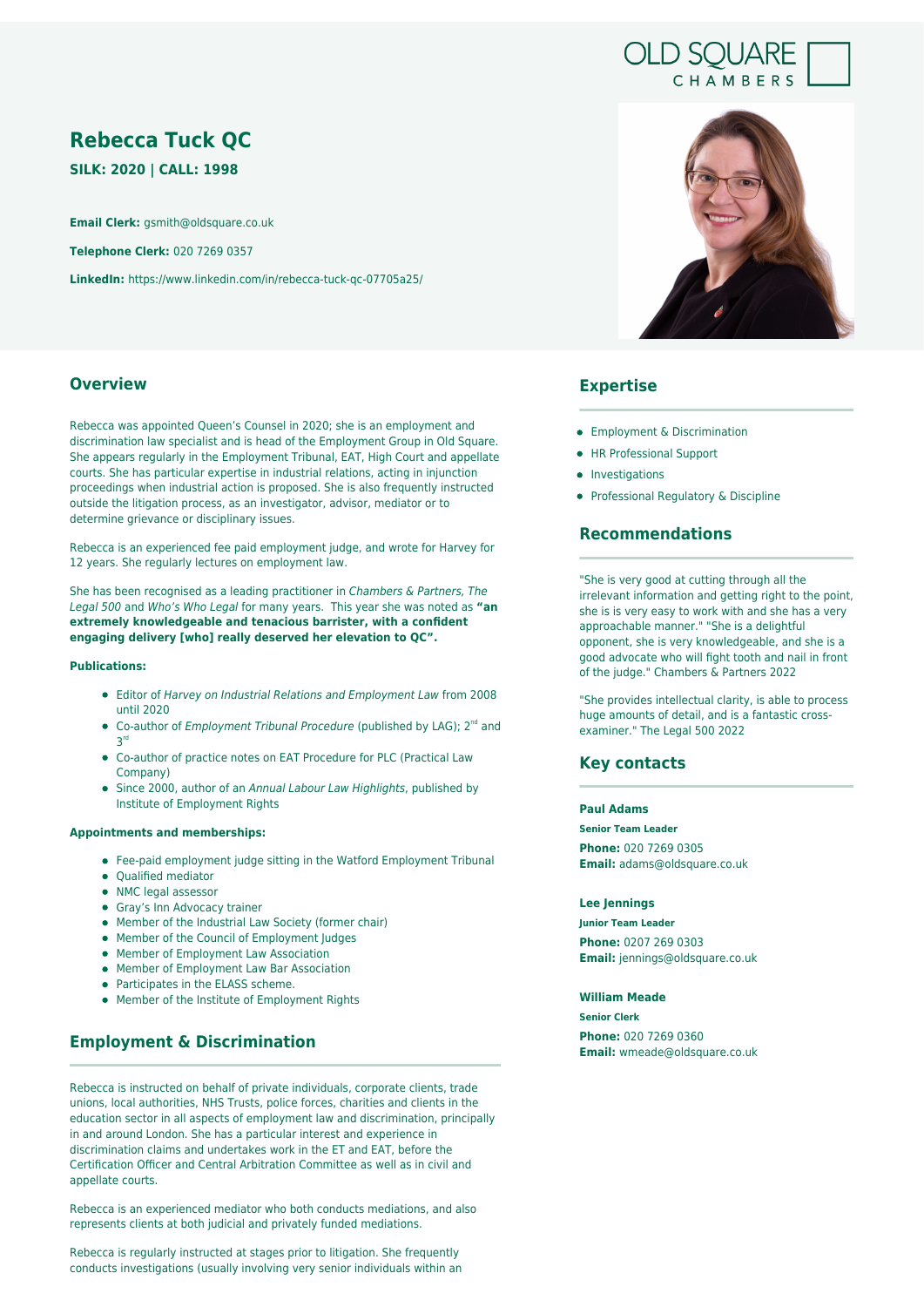organisation), and is instructed to act as a legal adviser to decision making panels detailing with grievances or disciplinary proceedings, or to determine issues by making recommendations to decision makers.

In appropriate cases Rebecca will accept instructions under the **[Bar Council's](https://www.barcouncil.org.uk/bar-council-services/for-the-public.html) [Public Access Scheme.](https://www.barcouncil.org.uk/bar-council-services/for-the-public.html)**

Rebecca undertakes work across an enormous variety of industries and sectors including acting for companies or individuals within telecommunications, transport, management consultancy, healthcare, higher education and law. She has particular experience in the following:

#### **Financial Sector**

Rebecca has extensive experience of dealing with claims within the **[financial](https://oldsquare.co.uk/sectors/financial-services/) [sector](https://oldsquare.co.uk/sectors/financial-services/)**, having acted on behalf of - and on occasion against- a number of domestic and overseas banks. The claims have frequently involved allegations of whistleblowing as well as discrimination, and Rebecca works closely with those instructing her (often including both the employment and regulatory teams) from the earliest stages of litigation, frequently being involved in negotiating settlements and avoiding litigation entirely.

#### **Education**

Frequently acting for universities, Rebecca has a wealth of experience in higher education cases, from equal pay to discrimination to whistleblowing. She has also been instructed to conduct sensitive investigations, to advise formally constituted panels and to determine appeals and make appropriate recommendations. Rebecca is also instructed by schools and colleges, often when there are complex surrounding facts such as safeguarding concerns.

#### **Law**

When a law firm itself is being sued, Rebecca is frequently the go-to counsel of choice.

#### **Healthcare**

Rebecca has a wealth of experience of acting for NHS Trusts, GP practices, dental practices and other healthcare providers, and is also frequently instructed to act for practitioners. She is instructed not only in proceedings before the Employment Tribunal, but also in appearing before internal disciplinary panels, or before regulatory bodies such as the GMC (excluding the NMC, as Rebecca sits as a legal assessor in that jurisdiction).

#### **Police**

Rebecca is often instructed on complex multi day discrimination cases by the "Met" as well as other Chief Constables/ forces.

### **Construction**

Within the construction sector, Rebecca has dealt with numerous redundancy cases, and also TUPE issues, as well as, recently, issues of whether redundancy selection criteria were indirectly discriminating on grounds of age.

### **Healthcare (Including Regulatory & Disciplinary)**

Rebecca has a wealth of experience of acting for NHS Trusts, GP practices, dental practices and other healthcare providers, but is also frequently instructed to act for practitioners. She is instructed not only in proceedings before the Employment Tribunal, but also in appearing before internal disciplinary panels, or before regulatory bodies such as the GMC (excluding the NMC, as Rebecca sits as a legal assessor in that jurisdiction).

### **HR Professional Support**

Rebecca is a part-time fee-paid employment judge and accredited mediator. Her experience includes:

- Advising grievance and disciplinary panels many within universities at the conclusion of which she ensures the decision makers address the relevant issues and drafts the outcome document.
- Presenting the employer's case at disciplinary hearings including liaising with the employee or their representative in compiling documents and clarifying issues.
- Conducting investigations.
- Sitting as an appeal decision maker.